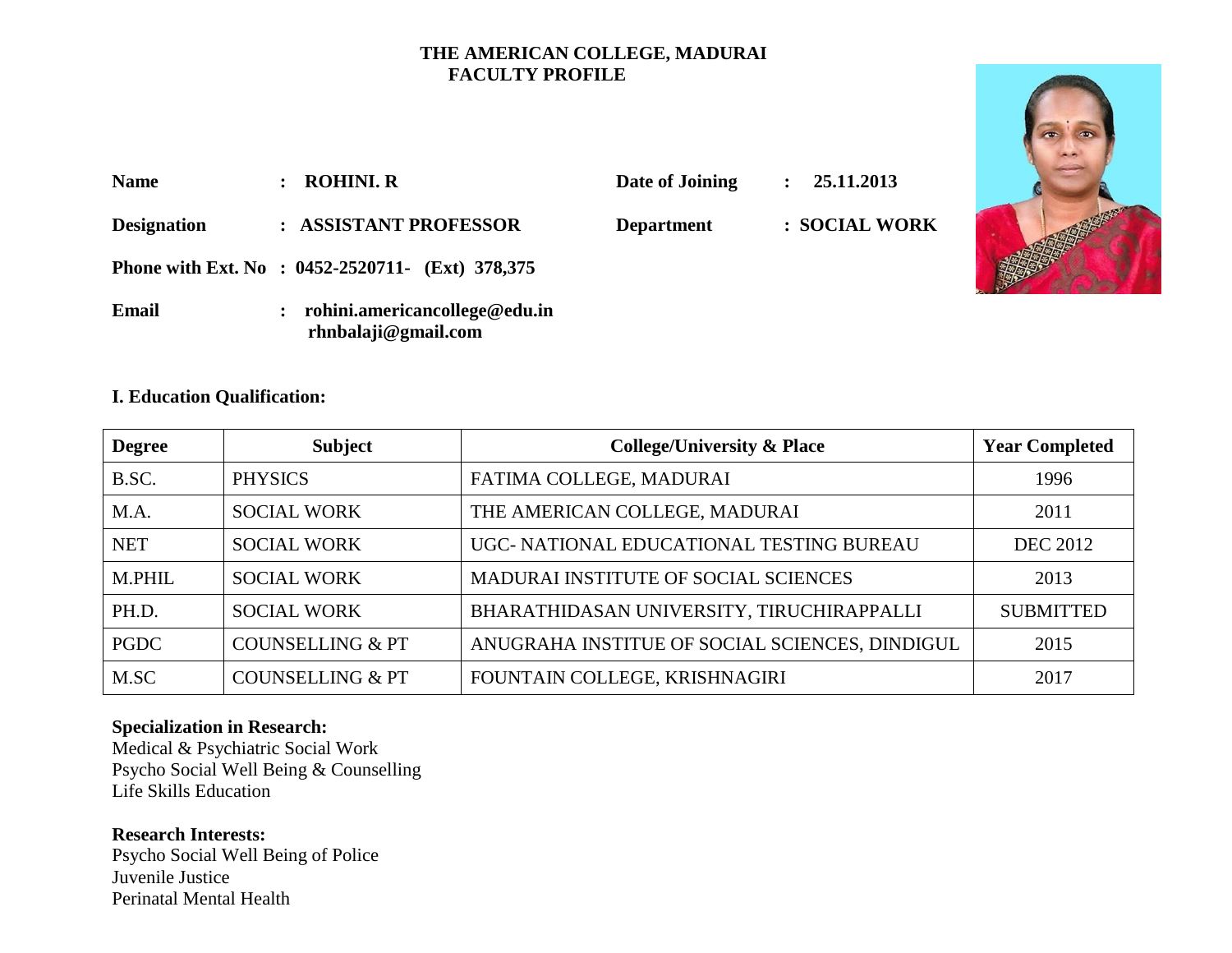| <b>Designation</b>                | <b>Institution / Company</b>                                                                           | <b>Year – From</b><br>(month/year) To<br>(month/year) |
|-----------------------------------|--------------------------------------------------------------------------------------------------------|-------------------------------------------------------|
| <b>Rehabilitation Officer</b>     | Association for Social Health in India, Vasuki Seva Nillayam, Madurai                                  | 2013-2014                                             |
| Counsellor                        | Family Counselling Center, Madurai Office of Superintendent of Police                                  | 2013-2014                                             |
| Counsellor                        | St. Joseph's Matriculation Higher Secondary School, Madurai                                            | $2014 -$ till date                                    |
| <b>Guest Lecturer</b>             | PGDC, Madurai Institute of Social Sciences, Madurai                                                    | $2015 -$ till date                                    |
| <b>Review Team Member</b>         | Indian Council for Child Welfare, Chennai                                                              | $2016 - 2018$                                         |
| Project Guide                     | School of Social Sciences, Tamil Nadu Open University, Madurai Region                                  | $2018 -$ till date                                    |
| <b>Master Trainer</b>             | Police Well Being Programme - Madurai City Police – Tamil Nadu                                         | $2019 - 2020$                                         |
| <b>AC</b> Representing<br>Faculty | Comprehensive Development Programme-ANANDAM, Madurai City -<br>Pilot Project for Police Family Members | $2019 -$ till date                                    |
| <b>Tele Counsellor</b>            | Tamil Nadu Police Department – Madurai City                                                            | 2020-till date                                        |

# **Administrative / Academic Position/s (held / currently holding):**

| Positions held / currently holding                                                                                                                     | Year – From (month/year)<br>To (month/year) |
|--------------------------------------------------------------------------------------------------------------------------------------------------------|---------------------------------------------|
| Counsellor at Counselling Guidance Cell, The American College, Madurai                                                                                 | $2013 - 2018$<br>$2019 -$ till date         |
| Project Associate in Service Learning Programme – Child Support Work in Orphanage<br>The American College, Madurai                                     | $2015 - 2017$                               |
| Editorial Team Member for Book of Abstracts – International Conference on Women & Power –<br>Challenges & Opportunities, The American College, Madurai | January 2017                                |
| Lecturer, Department of Psychology, The American College, Madurai                                                                                      | $2017 -$ till date                          |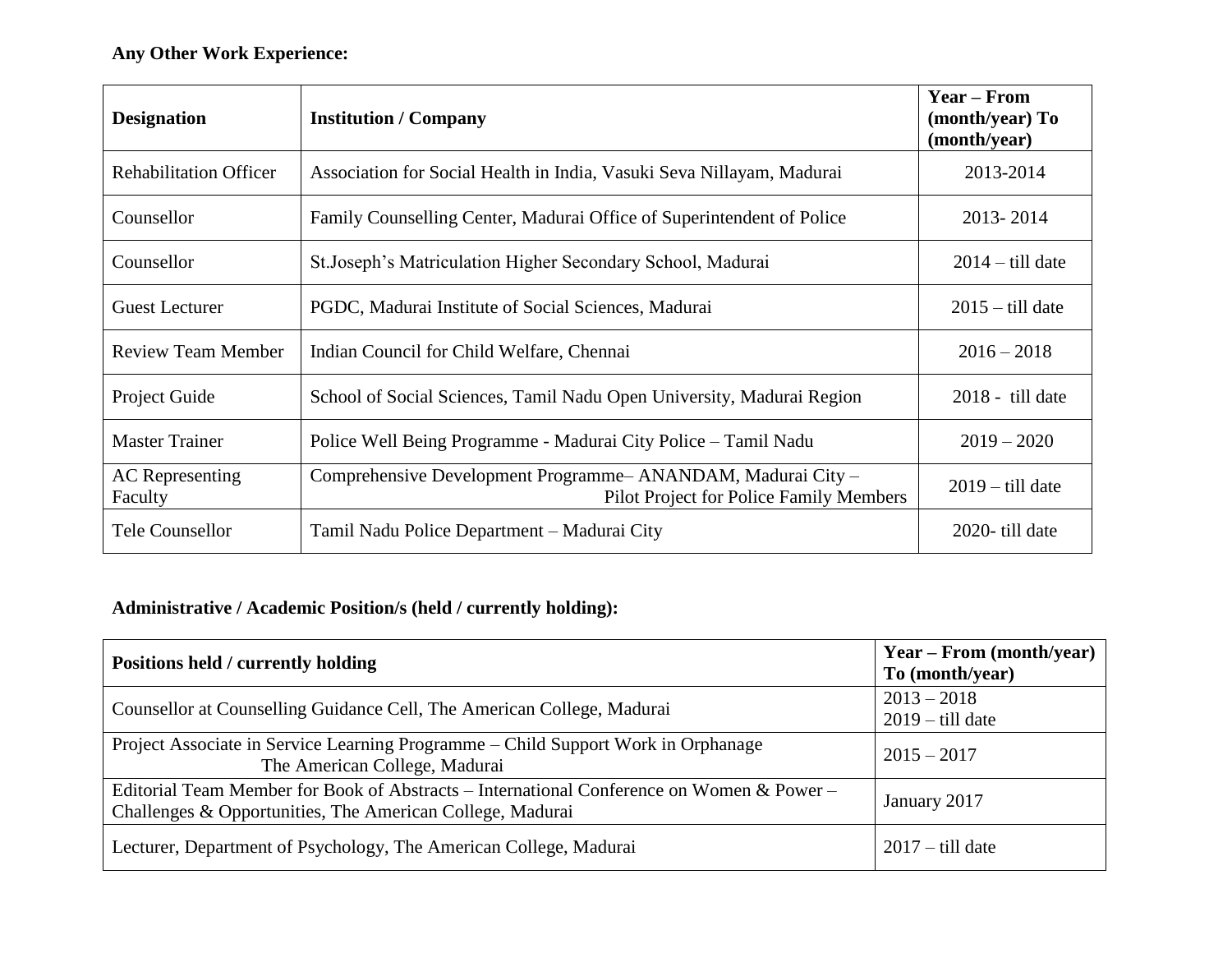### **Membership in Professional Bodies:**

(Include Board of Studies/ journal/ article)

| Positions held / currently holding in Professional Body                                                     | <b>Year – From</b><br>(month/year) To<br>(month/year) |
|-------------------------------------------------------------------------------------------------------------|-------------------------------------------------------|
| Board of Studies Member at Thassim Beevi Abdul Kader College for Women, Kizhakarai                          | 2016-2019                                             |
| External Examiner and Question Setter Theory/Field Work / Project Work at TBAKCW, Kizhakarai                | $2015 -$ till date                                    |
| Board of Studies Member at Madurai Institute of Social Sciences, Madurai                                    | $2017 - 2019$                                         |
| External Examiner and Question Setter for Theory at Madurai Institute of Social Sciences                    | 2017 - till date                                      |
| Board of Studies Member at Thiyagarajar College of Arts & Science, Madurai                                  | 2018-2019                                             |
| External Examiner for Theory / Field Work / Project Work at Thiyagarajar College of Arts & Science, Madurai | $2016 - 2019$                                         |
| External Examiner and Question Setter for Theory at Fatima College, Madurai                                 | $2015 -$ till date                                    |
| External Examiner and Question Setter for Theory at Mannar Thirumalai Naicker College, Madurai              | $2016 - 2018$                                         |
| External Examiner for Theory at Bishop Heber College, Tiruchirappalli                                       | $2017 - 2019$                                         |
| Life Time Member in Indian Society of Professional Social Work                                              | $2019 -$                                              |

## **Publications:**

 (List to be given with complete bibliography with impact factor if any) *mention: Peer Review Journals/ Non-Peer Review Journals/ e-Journals / Conference proceedings*

## **Articles Published in International Journals:**

| SNo | <b>Title of the Paper</b>                                 | <b>Journal Name /Vol.No. /ISSN</b>                                                                              |
|-----|-----------------------------------------------------------|-----------------------------------------------------------------------------------------------------------------|
|     | Recognizing the loss of<br><b>Identity in Adolescence</b> | International Journal of Current Research Vol. 8, Issue, 12, pp. 44027-44030, December, 2016<br>ISSN: 0975-833X |
|     | Tacit Challenge to Hold Her in                            | International Journal of Multidisciplinary Researches. A peer Reviewed, Refereed & Quarterly                    |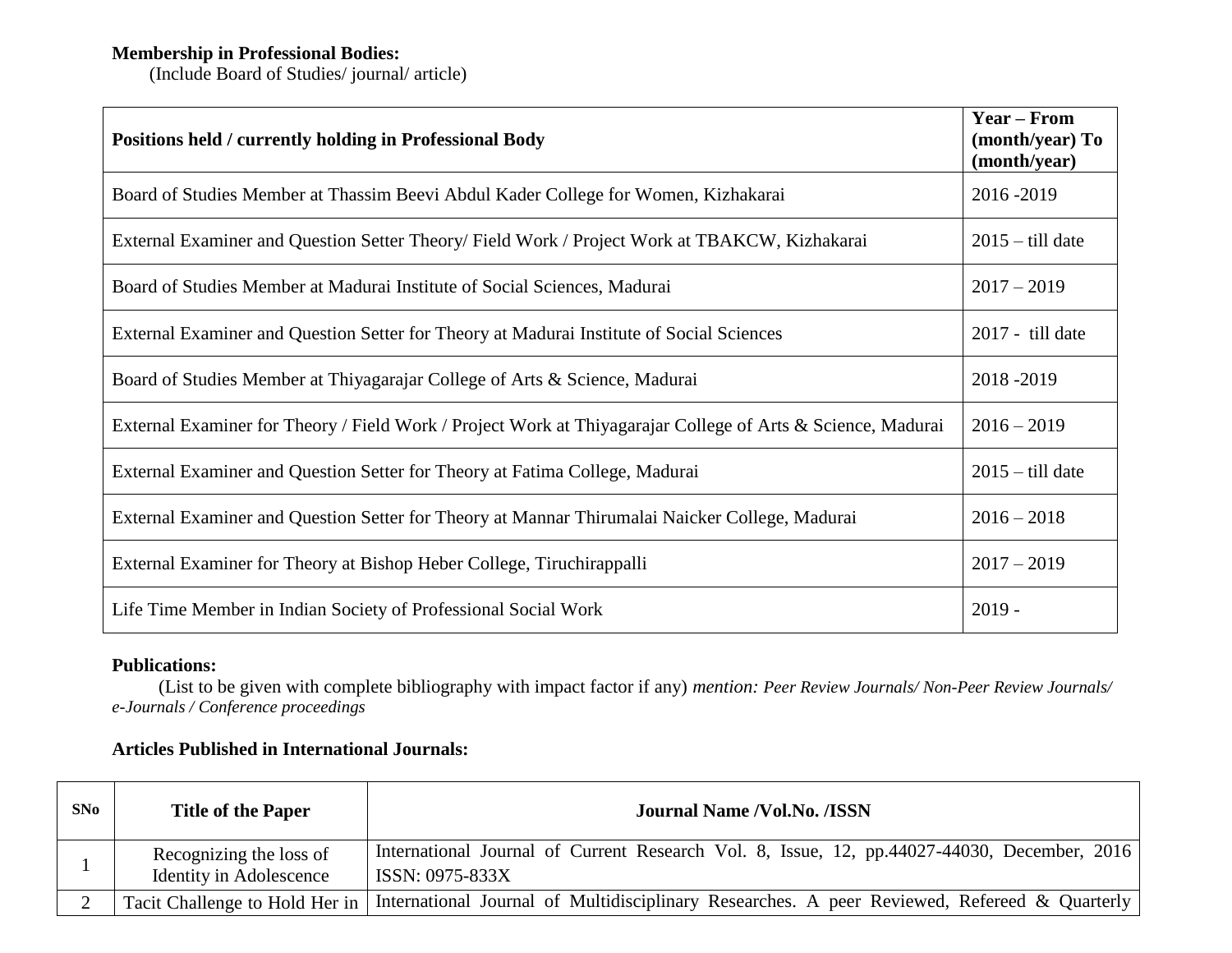|                | High Esteem Where Hers Are<br>Held in Low Esteem                                                               | Journal with Impact Factor by International Society for Research Activity. Vol:3 Special Issue:1,<br>pp.55-57, January 2017, ISSN: 2349-8684                                                                                                                           |  |
|----------------|----------------------------------------------------------------------------------------------------------------|------------------------------------------------------------------------------------------------------------------------------------------------------------------------------------------------------------------------------------------------------------------------|--|
| 3              | Child<br>Neglect<br>and<br>Maltreatment of Children in<br>Conflict with Law: A Social<br>Injustice             | International Journal of Research in Humanities, Arts and Science. An Online, Peer Reviewed,<br>Refereed and Quarterly Journal, Vol:2, Special Issue:4, pp.53-56, March 2018, ISSN: 2456-5571<br>http://www.bodhijournals.com/pdf/spl/march2018/Bodhi_V2S4.pdf#page=65 |  |
| $\overline{4}$ | Institutional<br>Non<br>and<br>Institutional<br>Based<br>Rehabilitation Programmes for<br>Juvenile Delinquents | International Journal of Research and Analytical Reviews. An Open Access, Peer Reviewed,<br>Referred, Online and Print Research Journal. December 2018, Special Issue, E-ISSN 2348-1269 P-<br>ISSN 2349-5138                                                           |  |
| 5              | Emergence of Juvenile Justice<br>System in India towards<br>Children in Conflict with Law                      | International Journal of Research and Analytical Reviews. International Peer Reviewed, Open<br>Access Journal. January 2019, Volume 06, Issue: 1, E-ISSN 2348-1269 P-ISSN 2349-5138                                                                                    |  |
| 6              | Self Esteem of Children in<br>with<br>Conflict<br>Law<br>at l<br><b>Government Homes</b>                       | Journal of Information and Computational Science A Peer Reviewed/International Referred Journal<br>Volume 9 Issue 12 - 2019 Page. No: 279-286, DOI:10.12733.JICS.2019.V9I12.535569.11229<br>$ISSN: 1548 - 7741$<br>http://joics.org/gallery/ics-1904.pdf               |  |
|                | Mental Health of Children in<br>Conflict<br>with<br>Law<br><b>Government Homes</b>                             | Journal of Information and Computational Science. A Peer Reviewed/International Referred Journal<br>at   Volume 9 Issue $12 - 2019$ Page. No: 287-294, DOI:10.12733.JICS.2019.V9I12.535569.11230<br>$ISSN: 1548 - 7741$<br>http://joics.org/gallery/ics-1909.pdf       |  |

## **Articles published in National Journals:**

| SN0 | <b>Title of the Paper</b>                                                                    | <b>Journal Name /Vol.No. /ISSN</b>                                                                                                                                          |
|-----|----------------------------------------------------------------------------------------------|-----------------------------------------------------------------------------------------------------------------------------------------------------------------------------|
|     | Live the Life $-$ Bubble out<br><b>Stress</b>                                                | Journal of Research, Extension and Development. A Peer Reviewed Journal. An Interdisciplinary<br>Monthly National Journal, Volume 1, No. 4, 2012 December. ISSN: 2319-1899. |
|     | <b>Enhancement of Family</b><br><b>Relationship and Mental</b><br>Health through Counselling | Indian Journal of Psychological Counselling, Volume 23 & 24 Combined, April & October 2015,<br>$\text{ISSN}: 2394-7411.$                                                    |

**Books:** Chapters in Edited Books

| S.No | <b>Title of the Paper</b>                                | <b>Title of Conference/Seminar</b>                                                            | Organiser                                            | <b>Detail</b>                                                            |
|------|----------------------------------------------------------|-----------------------------------------------------------------------------------------------|------------------------------------------------------|--------------------------------------------------------------------------|
|      | Silent Loss- Crisis of Health Care:<br>A Bird's Eye View | National Seminar Inclusive<br>Growth in Transitional Society:<br><b>Issues and Challenges</b> | The Gandhigram Rural Institute,<br>Deemed University | Chapter 8, Page72, MPJ<br>Publishers, Chennai.<br>ISBN: 978-81-8094-16-3 |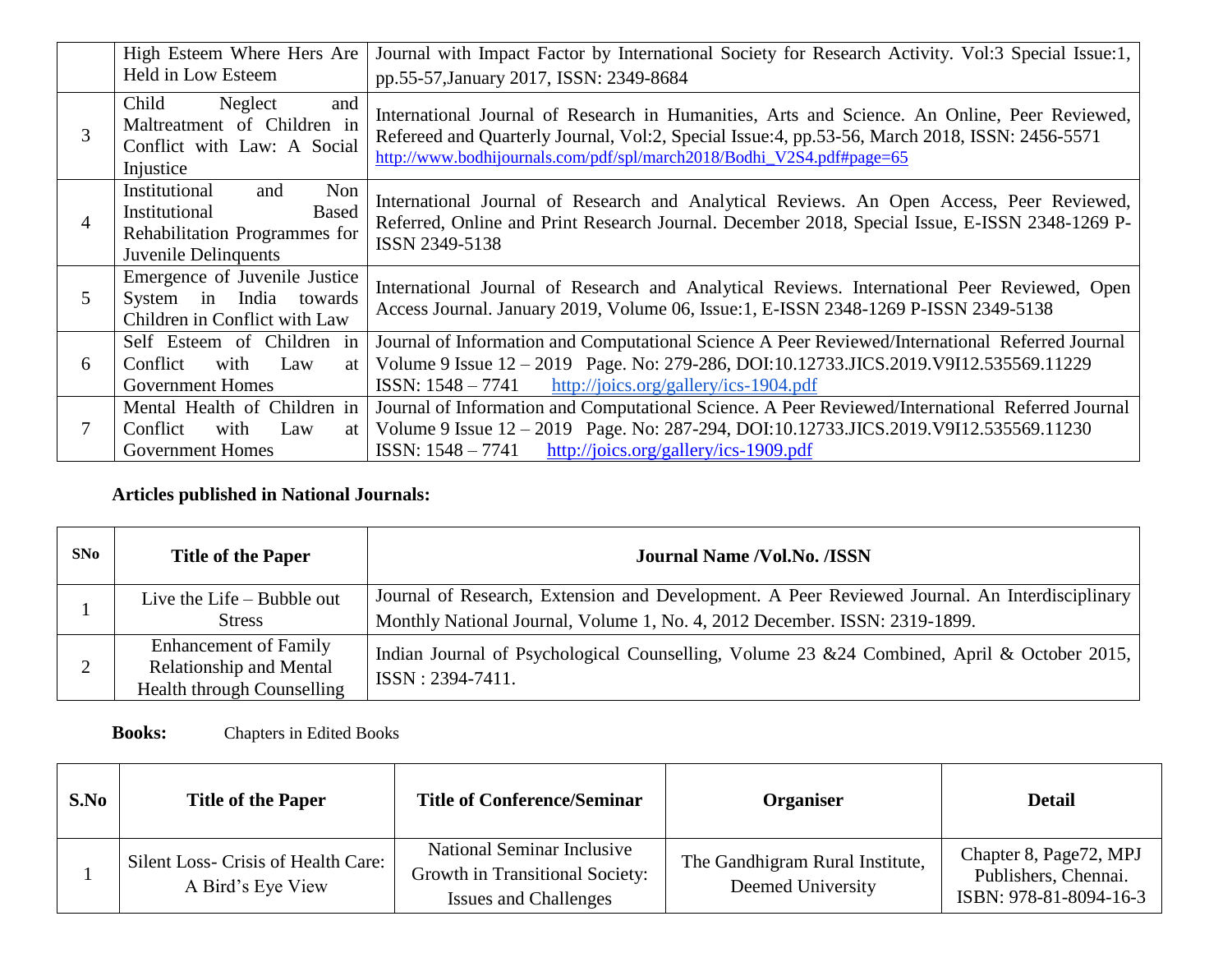|                | A Study on Factors Influencing        | <b>International Conference</b>                         |                                  | Volume $3$ Issue $2(2015)$ |  |
|----------------|---------------------------------------|---------------------------------------------------------|----------------------------------|----------------------------|--|
| $\overline{2}$ | <b>Stress Among Married Working</b>   | Advances in English Studies and                         | KL University, Andhra Pradesh    | ISSN: 2320-694             |  |
|                | Women                                 | Women Empowerment                                       |                                  |                            |  |
|                |                                       | <b>International Conference</b>                         |                                  |                            |  |
| 3              | <b>Book of Abstracts: Recognizing</b> | <b>Child and Adolescent Mental</b>                      |                                  |                            |  |
|                | the Identity in Adolescence           | Health-A multi-dimensional                              | Bharathidasan University, Trichy | ISBN:978-93-81521-18-2     |  |
|                |                                       | perspective                                             |                                  |                            |  |
|                | Book of Abstracts: A Study on         | Mental Health and Wellbeing                             | Sri Venkateswara University,     |                            |  |
| 4              | <b>Stress among Married Working</b>   | Across the Life Span                                    | Tirupati                         | <b>National Seminar</b>    |  |
|                | Women                                 |                                                         |                                  |                            |  |
|                | Book of Abstract: Psycho Social       | 4 <sup>th</sup> Annual National Conference              |                                  |                            |  |
| 5              | Rehabilitation to Children<br>in      | of World Association for                                | MS Chellamuthu Trust and         | <b>National Conference</b> |  |
|                | Conflict<br>with Law<br>through       | Psychosocial Rehabilitation -                           | Research Foundation, Madurai     |                            |  |
|                | Juvenile Justice Practice             | <b>Indian Chapter</b>                                   |                                  |                            |  |
|                | Tacit Challenge to Hold Her in        | Book of Abstract: Women<br>$\&$                         |                                  |                            |  |
| 6              | High Esteem Where Hers Are            | $\&$<br>Challenges<br>Power<br>$\overline{\phantom{0}}$ | The American College, Madurai    | ISBN 938510988-X           |  |
|                | Held in Low Esteem                    | Oppourtunist                                            |                                  |                            |  |
|                | Road Safety through Public            |                                                         |                                  | Pg no.104-111 Chapter 9    |  |
| 7              | Private Partnership in Predicting     | Public Health Relevance of Road                         | <b>Bloomsbury India</b>          | <b>ISBN</b>                |  |
|                | and Preventing Risk Factors on        | Traffic Injury in India                                 |                                  | 9789389000627              |  |
|                | Road Traffic Crashes and Injuries     |                                                         |                                  |                            |  |

# **Seminars/Conferences Participated:**

| SNo | <b>Title</b>                                                                               | Organizer                                                             | Level                          | Date                                         |
|-----|--------------------------------------------------------------------------------------------|-----------------------------------------------------------------------|--------------------------------|----------------------------------------------|
|     | Sensitizing Values and Women<br><b>Rights for Human Development</b>                        | Cauvery College for Women, Tiruchirappalli,<br><b>UGC</b> Sponsored   | National<br>Seminar            | $9th$ & $10th$ July 2010                     |
|     | Learning Disability – Approaches,<br>Challenges & Provisions"                              | Lady Doak College, Madurai                                            | National<br>Seminar            | $29 & 30$ November<br>2010                   |
| 3   | Women's Equality: The Road to<br>Empowerment                                               | Fatima College, Madurai                                               | <b>SOWEK FEST</b>              | 8 <sup>th</sup><br>March 2011                |
|     | Health and Development- A Social<br>Work Perspective Bharathiyar<br>University, Coimbatore | Bharathiyar University, Coimbatore                                    | National<br>Conference         | February 2012                                |
|     | Application of SPSS in<br>Social Science Research                                          | Madurai Institute of Social Sciences, Madurai                         | Workshop                       | $15th$ & 16 th March<br>2013                 |
| 6   | State Level Workshop on Tobacco<br><b>Control for College Teachers</b>                     | Madurai Institute of Social Sciences, Madurai<br><b>UGC</b> Sponsored | <b>State Level</b><br>Workshop | $\overline{7^{th}} - 9^{th}$<br>January 2016 |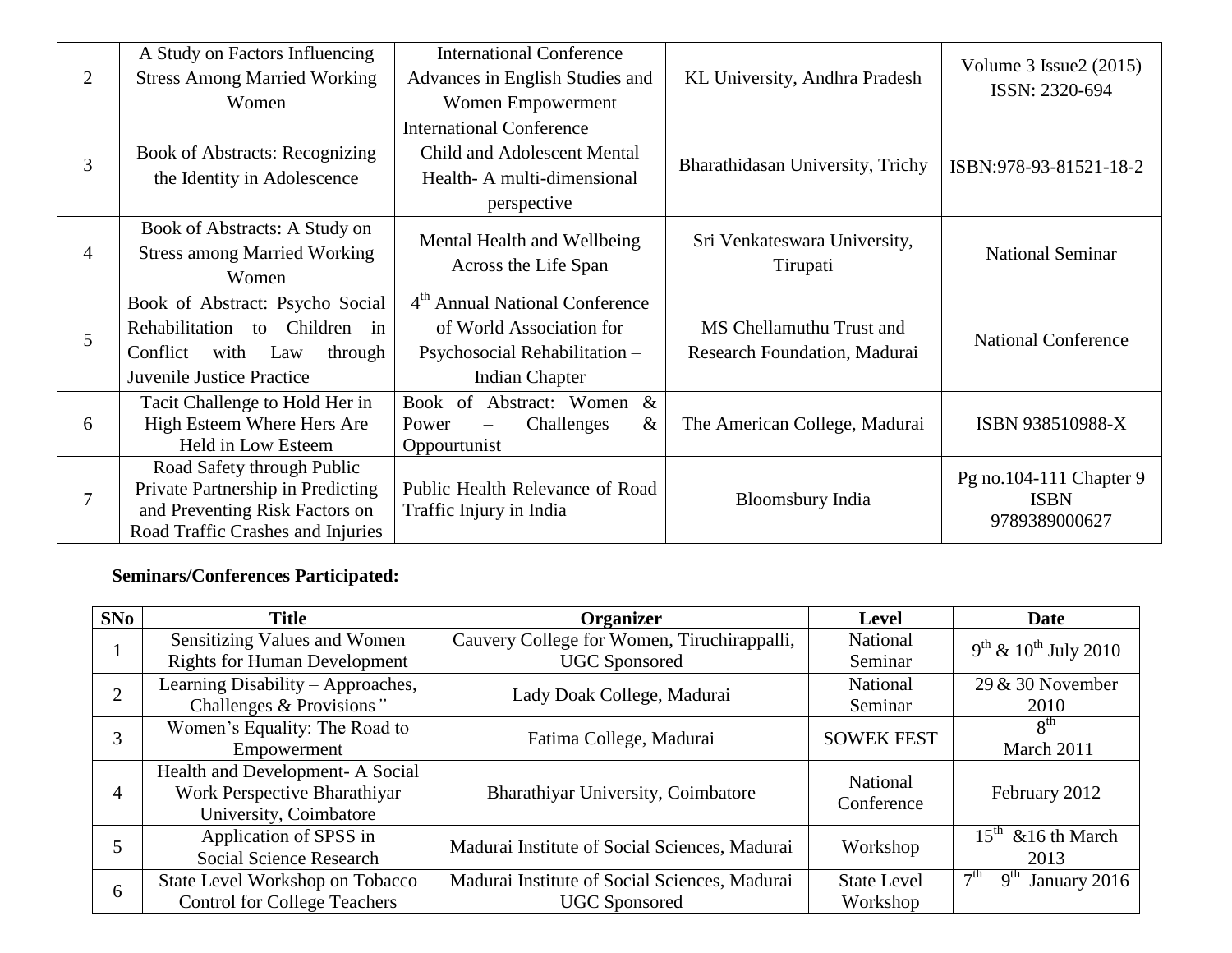|                | Digitalization of Library: Enhancing                                                   | Daniel Poor Library-Centennial Celebration,                                                                                      | <b>National</b>             | $5th$ & $6th$ February                              |
|----------------|----------------------------------------------------------------------------------------|----------------------------------------------------------------------------------------------------------------------------------|-----------------------------|-----------------------------------------------------|
| $\overline{7}$ | <b>Reading Culture</b>                                                                 | The American College, Madurai                                                                                                    | Conference                  | 2016                                                |
| 8              | <b>Child Rights Violation</b>                                                          | Arogya Agam, Tamil Manila Pengal Iyyakkam<br>and Women's Watch Society, Theni                                                    | <b>State Seminar</b>        | 28 <sup>th</sup><br>November 2016                   |
| 9              | Child Guidance and Counselling                                                         | Child Guidance and Counselling Centre,<br>Department of Social Work,<br>Bharathidasan University, Tiruchirappalli                | National<br>Workshop        | $1st$ & $2nd$ February<br>2017.                     |
| 10             | Contemporary Technologies:<br>Prospects and Challenges for<br>Psychological Well-Being | Anugraha Institue of Social Sciences, Dindigul                                                                                   | International<br>Conference | $6th$ January 2018                                  |
| 11             | <b>Research Methodology</b>                                                            | Madurai School of Management, Madurai                                                                                            | <b>National</b><br>Workshop | $30^{th}$ & $31^{st}$ March<br>2018                 |
| 12             | Therapeutic Skills in Social Work                                                      | Department of Medical and Psychiatric Social<br>Work, Psychology and Counselling, Madurai<br><b>Institute of Social Sciences</b> | Workshop                    | $7th$ & $8th$ September<br>2018                     |
| 13             | Woman & Girl Child Safety<br>Campaign                                                  | Krav Maga Basic Self-Defence for Women and<br>Madurai City Police                                                                | Training<br>Programme       | $23rd$ October 2018                                 |
| 14             | Indian Media Beyond Gender &<br>Sexuality LGBTQI+ & Indian<br>Media                    | Department of Social Work, The American<br>College and TRC, Madurai                                                              | <b>State</b><br>Conference  | $5^{\text{th}}$ & $6^{\text{th}}$ September<br>2019 |

## **Conference / Workshop/ Seminar Presentations**

| SNo | <b>Title</b>                                                                                                                                                                         | Organizer                                                                                                                                                                                                    | Level                   | <b>Date</b>                                         |
|-----|--------------------------------------------------------------------------------------------------------------------------------------------------------------------------------------|--------------------------------------------------------------------------------------------------------------------------------------------------------------------------------------------------------------|-------------------------|-----------------------------------------------------|
|     | Health & Development $-A$                                                                                                                                                            | Department of Social Work, Bharathiar University,                                                                                                                                                            |                         | $13th$ & $14th$ October                             |
|     | Social Work Perspective                                                                                                                                                              | Coimbatore                                                                                                                                                                                                   | Conference              | 2011                                                |
|     | Recognizing Identify in<br>Adolescence                                                                                                                                               | Child and Adolescent Mental Health<br>International<br>Department of Social Work, Bharathidasan University,<br>Conference<br>Tiruchirappalli, Tamilnadu. UGC Sponsored                                       |                         | $18^{\text{th}}$ & $19^{\text{th}}$ January<br>2013 |
|     | Silent Loss- Crisis of Health Care<br>: A Bird's Eye View                                                                                                                            | Inclusive Growth in Transitional Society: Issues and<br>Challenges The Gandhigram Rural Institute, Deemed<br><b>National Seminar</b><br>Sponsored by UGC & ICSSR<br>University.                              |                         | $12^{th}$ & $13^{th}$ March<br>2012                 |
|     | Mental Health and wellbeing across the life span<br><b>Stress of Married Working</b><br>Department of Psychology, Sri Venkateswara<br>Women<br>University, Tirupathi, AndhraPradesh. |                                                                                                                                                                                                              | <b>National Seminar</b> | $17^{th}$ & $18^{th}$<br>March 2012                 |
|     | Stress and Life Satisfaction of the<br>Retired Elderly in People                                                                                                                     | National Seminar on Social Defence, Madurai<br>Institute of Social Sciences, Sponsored by National<br>Institute of Social Defence, Ministry of Social Justice<br>and empowerment, Government of India, Dlehi | <b>National Seminar</b> | $25^{th} - 27^{th}$<br>November 2013                |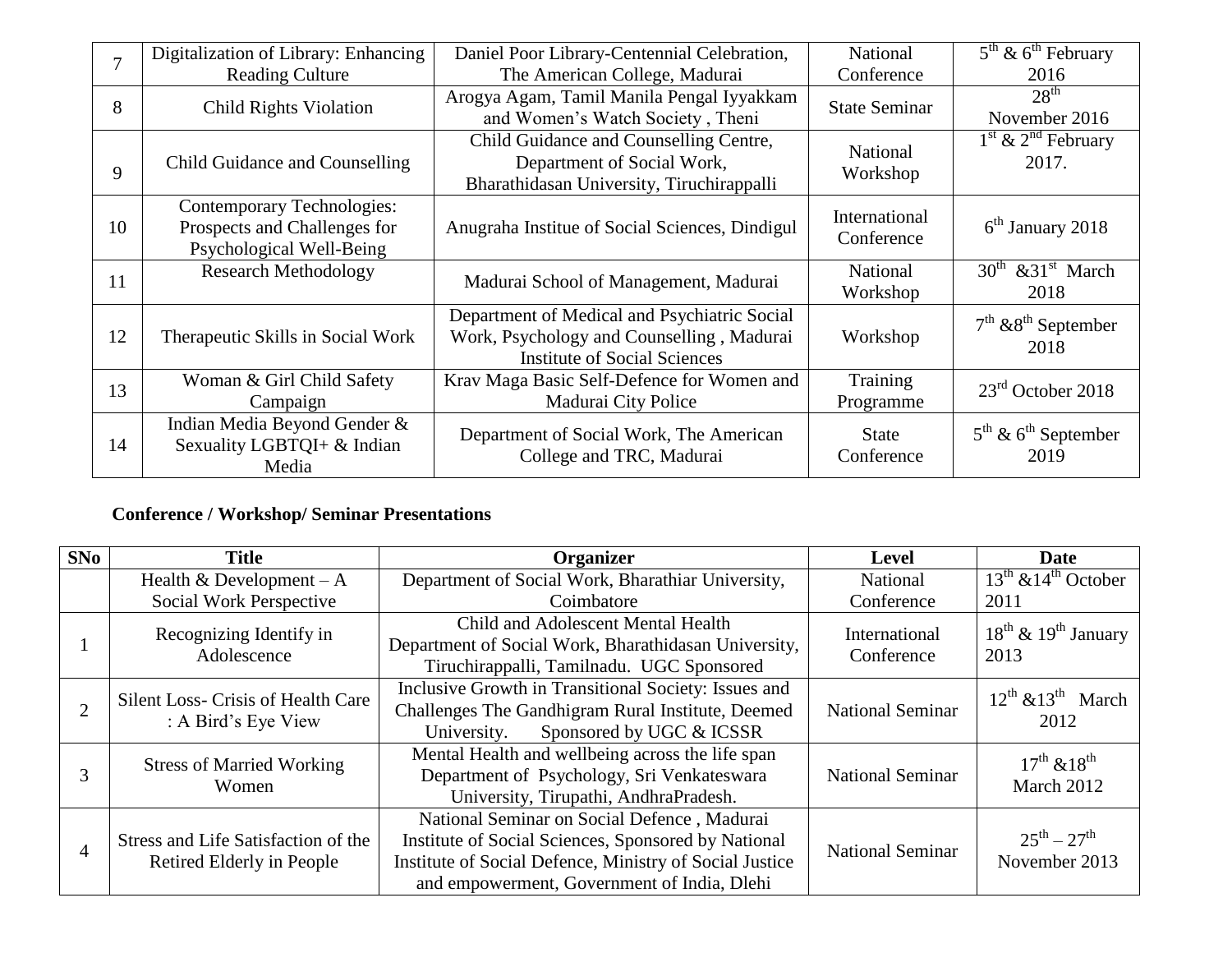| $5\overline{)}$ | <b>Enhancement of Family</b><br>Relationship and Mental Health<br>through Counselling                                  | Counselling a Journey towards Wholeness, Forum For<br>Social Change, Thiruvananthapuram, Kerala, in<br>association with the Association for Psychological<br>Counselling, Vellore                               |                                        | $7th$ & $8th$<br>November 2014                      |
|-----------------|------------------------------------------------------------------------------------------------------------------------|-----------------------------------------------------------------------------------------------------------------------------------------------------------------------------------------------------------------|----------------------------------------|-----------------------------------------------------|
| 6               | Study on the Factors Influencing<br><b>Stress among Married Working</b><br>Women                                       | Women Empowerment & Social Sciences -2015,<br>The American College, Madurai and International<br>Multidisciplinary Research Foundation                                                                          | International<br>Conference            | $05^{\text{th}} - 07^{\text{th}}$<br>March 2015     |
| $\overline{7}$  | Psycho Social Rehabilitation to<br>Children in Conflict with Law<br>through Juvenile Justice Practice                  | World Association for Psychosocial Rehabilitation -<br>Indian Chapter and M S Chellamuthu Trust and<br>Research Foundation, Madurai                                                                             | National<br>Conference                 | 19 <sup>th</sup><br>November 2016                   |
| 8               | Tacit Challenge to Hold Her in<br>High Esteem where Hers are<br>Held in Low Esteem                                     | Women & Power – Challenges & Opportunities, The<br>American College, Madurai                                                                                                                                    | International<br>Conference            | $6^{\text{th}}$ & $7^{\text{th}}$ January,<br>2017  |
| 9               | <b>School Mental Health</b>                                                                                            | Department of Social Work,<br>(UGC-SAP-DRS-I), Bharathidasan University,<br>Tiruchirappalli                                                                                                                     | International<br>Conference            | $25^{\text{th}}$ & $26^{\text{th}}$ October<br>2017 |
| 10              | Road Traffic Injury and Public<br>Health Importance                                                                    | Dept of Social Work, School of Social Sciences and<br>Humanities, Central University of Tamil Nadu,<br>Thiruvarur                                                                                               | National<br>Conference cum<br>Workshop | $1st$ & $2nd$ February<br>2018                      |
| 11              | <b>Institutional and Non</b><br><b>Institutional Based Rehabilitation</b><br>Programmes for Juvenile<br>Delinquents    | The Furtherance of Sustainable Developmental Goals:<br>2030 Agenda- A Drive from Global Perspectives to the<br>Local Relevance, Department of Social Work, Holly<br>Cross College (Autonomous), Tiruchirappalli | International<br>Conference            | $7th$ & $8th$ December<br>2018                      |
| 12              | Emergence of Juvenile Justice<br>System in India towards Children<br>in Conflict with Law                              | NIMHANS, Bangalore, XXXVII Annual National<br>Conference of Professional Social Work - Social<br>Work & Wellbeing, Department of Social Work                                                                    | National<br>Conference                 | $4^{\text{th}}$ & $5^{\text{th}}$ January<br>2019   |
| 13              | Preparatory Field Work Practice<br>in Madurai Central Prison by The<br>American College Social Work<br><b>Students</b> | , 25 <sup>th</sup> Asia Pacific Joint Regional Social Work<br>Conference<br>NIMHANS, INPSWA &<br><b>CHRIST</b> Deemed to be University                                                                          | Regional<br>Conference                 | $17^{th}$ -20 <sup>th</sup><br>September 2019       |
| 14              | A Study on Resilience and<br>Strength & Difficulties among<br>Children in Conflict with Law                            | 25 <sup>th</sup> Asia Pacific Joint Regional Social Work<br>Conference<br>NIMHANS, INPSWA &<br><b>CHRIST</b> Deemed to be University                                                                            | Regional<br>Conference                 | $17^{th}$ -20 <sup>th</sup><br>September 2019       |
| 15              | Life Experiences and Critical<br>Challenges faced by CCL in<br><b>Correctional Settings</b>                            | 25 <sup>th</sup> Asia Pacific Joint Regional Social Work<br>Conference<br>NIMHANS, INPSWA &<br><b>CHRIST</b> Deemed to be University                                                                            | Regional<br>Conference                 | $17^{th}$ -20 <sup>th</sup><br>September 2019       |
| 16              | Psycho Social Well-Being of                                                                                            | BHARATHON 2020-Application of Social<br>Work                                                                                                                                                                    | International                          | $1, 3, 5 \& 8$ June                                 |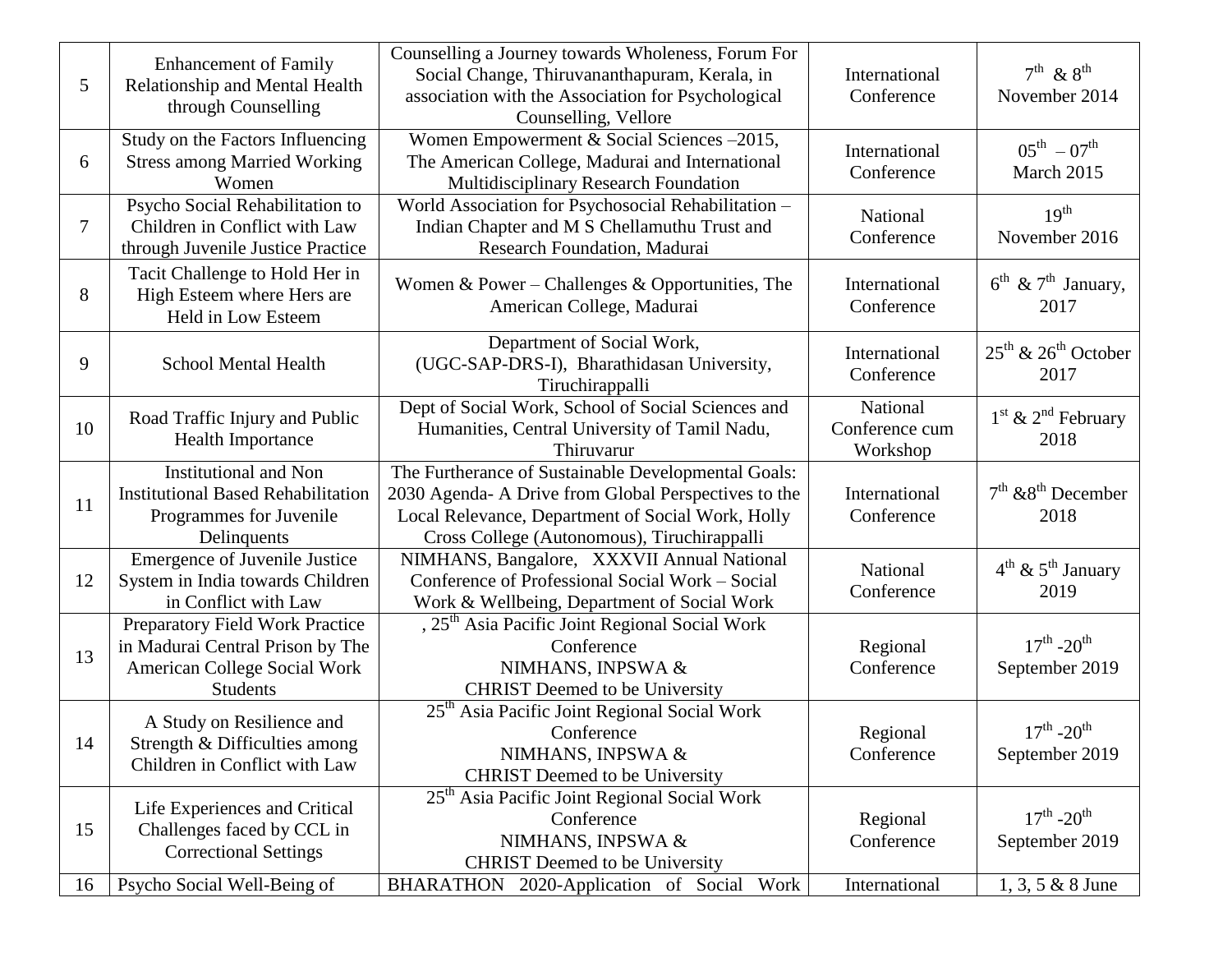| :hildren and<br>Pandemic | Bharata<br>Methods<br>1n<br>by<br>. 11S1S<br>Pandemic<br>conducted | <i>N</i> ebinar | 2020 |
|--------------------------|--------------------------------------------------------------------|-----------------|------|
|                          | Mata<br>Kerala<br>$\bigcirc$ offere                                |                 |      |

| Name of the<br>Seminar/Conference/Symposia<br>Workshop etc., | Name of the<br><b>Sponsoring Agency</b> | <b>Resource Person Lecture / Talk</b>                           |
|--------------------------------------------------------------|-----------------------------------------|-----------------------------------------------------------------|
| Capacity Building and                                        | Rajiv Gandhi National                   | Role of Women towards Empowerment                               |
| Empowerment of Rural Women,                                  | Institute of Youth                      |                                                                 |
| VHSN College, Virudhunagar                                   | Development                             | 12-15/12/2016                                                   |
| Holistic Wellbeing of Visually                               | <b>Family Planning</b>                  | Psycho Social Wellbeing of Women with Visual Impairment         |
| Challenged                                                   | Association of India                    | Nov 2017                                                        |
| Sensitization Programme for                                  | <b>National Social Defence</b>          | Drug Addiction and its Impact on School Children                |
| Government and NonGovernment                                 |                                         | <b>MISS, May 2018</b>                                           |
| Professionals                                                |                                         |                                                                 |
| Indian Media Beyond Gender &                                 | The American College,                   | Stereotype Portrayal of Gender in Indian Media                  |
| Sexuality LGBTQI+ & Indian                                   | Madurai                                 | $56^{\text{th}}$ Sep 2019                                       |
| Media                                                        |                                         |                                                                 |
| <b>Effectiveness of Life Skill</b>                           | SJMHSS, Madurai                         | Sensitizing Holistic Wellbeing among School Students            |
| Training among School Children                               |                                         |                                                                 |
| <b>Effectiveness of Life Skill</b>                           | SJMHSS, Madurai                         | Importance of Family on enhancing Interpersonal                 |
| Training among School Children                               |                                         | Relationship among School Students                              |
| <b>Effectiveness of Life Skill</b>                           | SJMHSS, Madurai                         | Importance<br>of Family<br>enhancing<br>Intrapersonal<br>on     |
| Training among School Children                               |                                         | Relationship among School Students                              |
| <b>Effectiveness of Life Skill</b>                           | SJMHSS, Madurai                         | Challenges on enhancing Intrapersonal and Interpersonal         |
| Training among School Children                               |                                         | Relationship among School Students                              |
| <b>Effectiveness of Life Skill</b>                           | SJMHSS, Madurai                         | Motivating factors to strengthen Family Relationship            |
| Training among School Children                               |                                         |                                                                 |
| <b>Effectiveness of Life Skill</b>                           | SJMHSS, Madurai                         | Family<br>Wellbeing<br>Students<br>towards<br>Motivation<br>and |
| Training among School Children                               |                                         | Achievement                                                     |
| <b>Parents Teachers Meeting</b>                              | SJMHSS, Madurai                         | "Child Rights and Effective Parenting on Child Wellbeing"       |
| <b>Parents Teachers Meeting</b>                              | SJMHSS, Madurai                         | Effective Parenting and Child Rearing"                          |
| <b>Parents Teachers Meeting</b>                              | Mother Land School                      | Psycho Social Wellbeing of Parents                              |
| <b>Students Sensitization Programme</b>                      | The American College,                   | Ethics and Codes for Successful Living and Influence of         |
|                                                              | Madurai                                 | Counselling"                                                    |
| <b>Students Sensitization Programme</b>                      | The American College,                   | "Men and Women equal on Ladders - SHERO",                       |
|                                                              | Madurai                                 |                                                                 |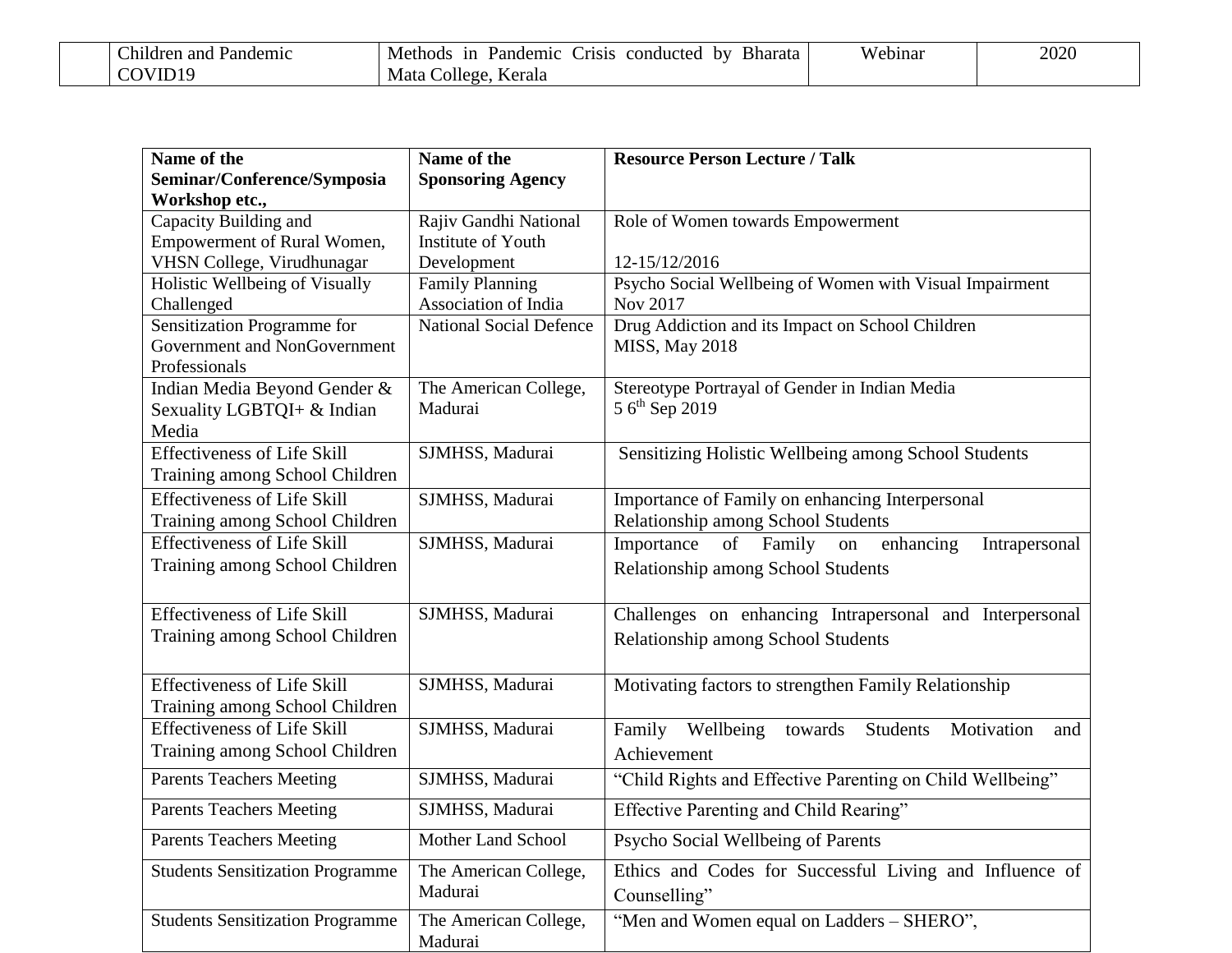| <b>Parents Sensitization Programme</b>  | St Mary's               | Effective Parenting to Accept and Understand Children          |
|-----------------------------------------|-------------------------|----------------------------------------------------------------|
|                                         | Matriculation School,   |                                                                |
|                                         | Devakottai              |                                                                |
| <b>Students Sensitization Programme</b> | St Mary's               | Importance of Motivation and Achievement for Child             |
|                                         | Matriculation School,   | Development                                                    |
|                                         | Devakottai              |                                                                |
| Life Skill Training for First Time      | Madurai Central Prison  | Importance of Interpersonal relationship for successful living |
| <b>Offenders</b>                        |                         |                                                                |
| Life Skill Training for First Time      | Madurai Central Prison  | Effectiveness of Positive Intrapersonal Relationship among     |
| <b>Offenders</b>                        |                         | prisoners                                                      |
| Awareness on Vishaka                    | <b>AR Police Office</b> | Importance of Self Awareness and importance of Effective       |
| Commission to Women Police in           |                         | <b>Boundaries</b>                                              |
| Madurai                                 |                         |                                                                |

# **Served as experts, chairpersons or resource persons**

| Name of the Seminar/Conference/Symposia             | Name of the              | <b>Institution, Place and Date</b>          |
|-----------------------------------------------------|--------------------------|---------------------------------------------|
| Workshop etc.,                                      | <b>Sponsoring Agency</b> |                                             |
| Sensitizing Programme on Life Skills to Enhance the | SVN College, Madurai     | Nadar Mahajana Sangam S Vellaichamy Nadar   |
| Quality of Life                                     |                          | College, Madurai, 14/10/2019                |
|                                                     |                          |                                             |
| Indian Media Beyond Gender & Sexuality LGBTQI+      | The American College,    | The American College, Madurai, 5&6/9/2019   |
| & Indian Media                                      | Madurai                  |                                             |
| Leadership Training Camp                            | <b>PKN</b> Groups        | PKN Matriculation School, Madurai, 4/8/2018 |
|                                                     |                          |                                             |

# **Research activities of the student under guideship**

| <b>Title</b>                                                                             | <b>PG</b> |
|------------------------------------------------------------------------------------------|-----------|
|                                                                                          | 2018-20   |
| A Study on Prevention of Industrial Accidents in Manna Foods, Madurai                    | MA        |
|                                                                                          |           |
| Study of Stress Among Government School Teachers in Ulaganery                            | MA        |
|                                                                                          |           |
| A Study on Awareness of Solid Waste Management Practice Among Slum Dwellers Madurai City | MA        |
|                                                                                          |           |
| A Study on Quality of Life Among Transgenders in Madurai                                 | MA        |
|                                                                                          |           |
| A Study on The Talent Management Among the Employee in Sundram Fasteners, Aviyur         | <b>MA</b> |
|                                                                                          |           |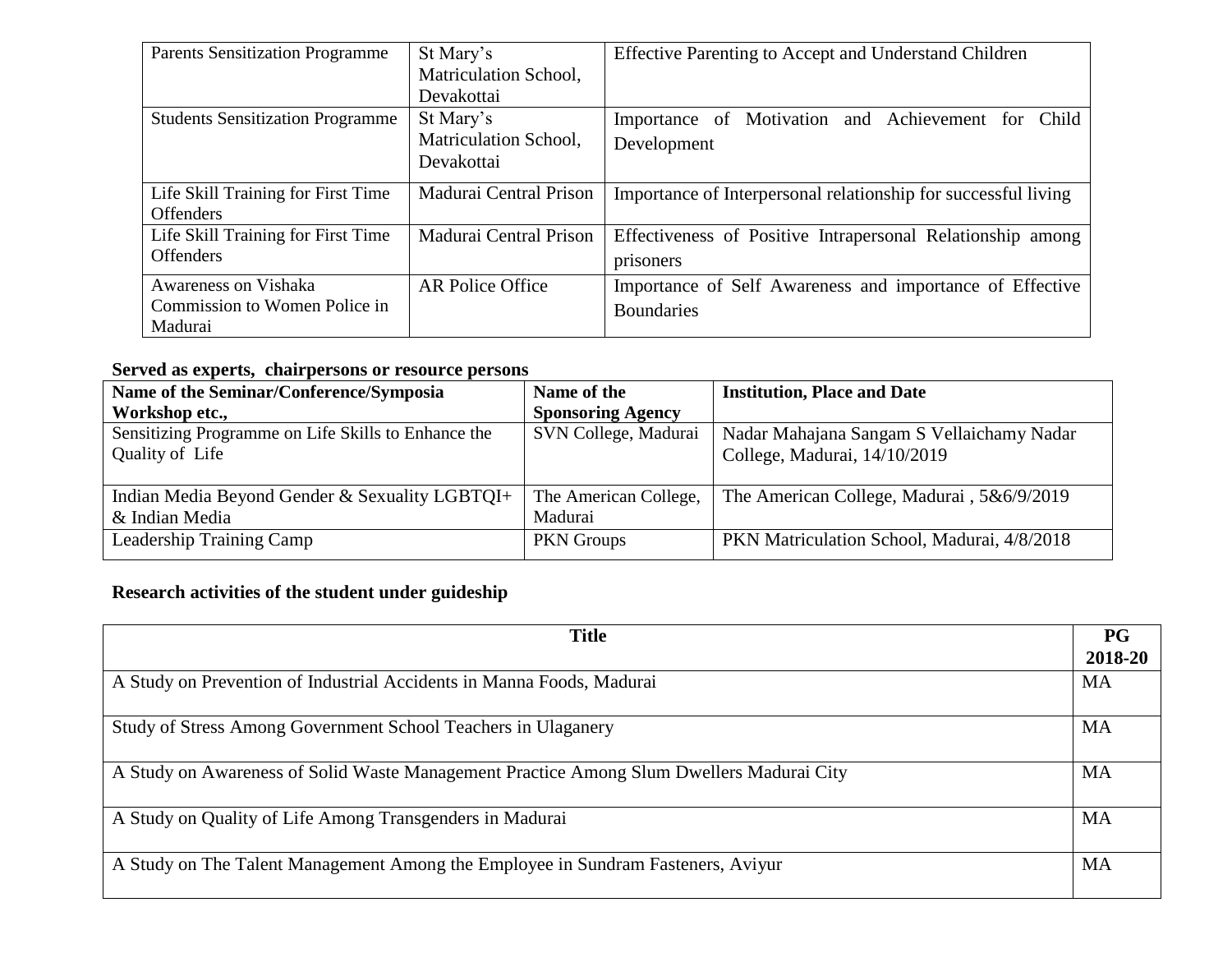| A Qualitative Study on Psychosocial Wellbeing of Children Living in Nochi Kupam Slums                  | MA |
|--------------------------------------------------------------------------------------------------------|----|
| A Study on the Awareness of Child Rights Among School Children in Narikudi Government Secondary School | MA |
| A Study on Mental Health Among School Children in Nadar Vidyasalli School Madurai.                     | MA |
| Education Status Among the Tribes in Paliyar Community                                                 | MA |

## **Extension activities:**

- As a Master Trainer Conducted Psycho Social Well Being Training Programme for Police Personals and their Family Members at AR Police Office, Madurai City, on Fridays, Saturday and Sunday from Feb 2019 – Feb 2020**.**
- As a Representing Faculty of The American College, took part in Brain Stroming session for ANANDAM Programme a Pilot Project for the Well Being of Police Family Members, which took place at Madurai Commissioners Office and Hotel Star Residency
- As a Representing Faculty of The American College, took part in Planning and Conduct of SHORT-TERM AGREEMENT of The American College, Madurai with the Madurai City Police and MS Chellamuthu Trust, Madurai for ANANDAM Programme a Pilot Project for the Well Being of Police Family Members, which took place at Fortune Pandian Hotel, Madurai
- As a Representing Faculty of The American College participated in the Planning and Conduct of Survey to make a Need Based Assessment for the family members in AR Police Quarters, as the ANANDAM Programme, the extension of Police Well Being Programme, Tamil Nadu.
- As a Representing Faculty of The American College participated in the Planning and Initiated in the Conduct of Mass Cleaning Service in AR Police Quarters for the family members in AR Police Quarters as the ANANDAM Programme, the extension of Police Well Being Programme, Tamil Nadu
- As a Representing Faculty of The American College participated in the Planning and Conduct of Christmas Celebration in AR Police Quarters for the family members in AR Police Quarters, as the ANANDAM Programme, the extension of Police Well Being Programme, Tamil Nadu
- As a Representing Faculty of The American College participated in the Planning and Initiated in the conduct of Pongal Celebration in AR Police Quarters for the family members in AR Police Quarters, as the ANANDAM Programme, the extension of Police Well Being Programme, Tamil Nadu
- Pioneering Paid Internship Practices was introduced to post graduate social work students in TVS Groups CSR Project AROGYA. As a Representing Faculty of The American College participated in the Planning and Initiated in the conduct of Paid Internship Practices was introduced at weekends for two post graduate social work students of The American College, Madurai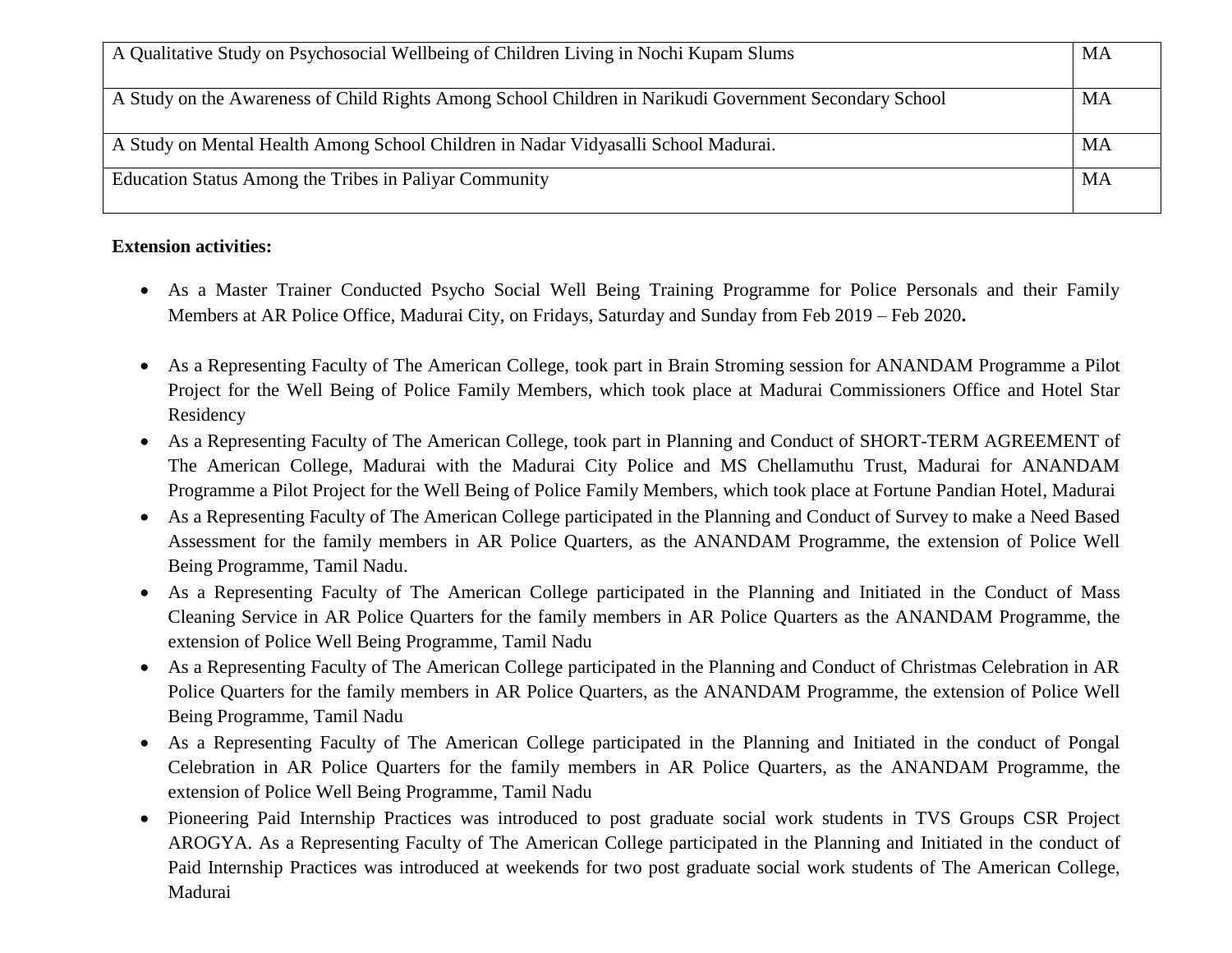- Pioneering Field Work Practices was introduced to students in AR Quarters. As a Representing Faculty of The American College participated in the Planning and Initiated in the conduct of Field Work Practices for four Social Work Students of the American College, in AR Police Quarters for the ANANDAM Programme, the extension of Police Well Being Programme, Tamil Nadu
- Pioneering Field Work Practices was introduced to post graduate social work students in Madurai Central Prison. As a Representing Faculty of The American College participated in the Planning and Initiated in the conduct of Field Work Practice of two Social Work Students of the American College, in Madurai Central Prison.
- Pioneering Field Work Practices was introduced to students in Counselling and Guidance Centre in The American College, Madurai. As a Representing Faculty of The American College participated in the Planning and Initiated in the conduct of Field Work Practice of two Social Work Students of the American College, in Counselling and Guidance Centre, The American College, Madurai
- As a Representing Faculty of The American College participated in the Planning and Initiated in the conduct of Awareness Programmes on the Importance of Mental Health and Counselling to intra college students of different departments in The American College through the Counselling and Guidance Centre, The American College, Madurai
- As a Representing Faculty of The American College participated in the Planning and Initiated in the conduct of Awareness Programmes on the Importance of Mental Health and Counselling to the college students from 8 different departments of S,Vellaichamy Nadar College, Madurai, through the Counselling and Guidance Centre, The American College, Madurai
- As a Representing Faculty of The American College participated in the Planning and Initiated in the conduct of Awareness Programmes on the Importance of Mental Health and Counselling to school children of 3 Government and Municipality school through the Counselling and Guidance Centre, The American College, Madurai
- As a Representing Faculty of The American College participated in the Planning and Initiated in the conduct of Republic Day 2020 Celebration in the Juvenile Observation Home, Madurai with Social Work Students of the American College.
- As a Representing Faculty of The American College participated in the Planning and Initiated in the conduct of Field Visit for the Social Work Students to
	- Madurai Bench Court
	- Social Welfare Department
	- Primary Health Care Centre
	- Anganwadi
	- AAVIN, Madurai
	- District Child Protection Unit

## **Any other activities / information / academic credentials you would like to mention:**

 Participated in the webinar on "Women at Risk Blossom!", organized by the Ladies Club of The American College, Madurai on 09.06.2020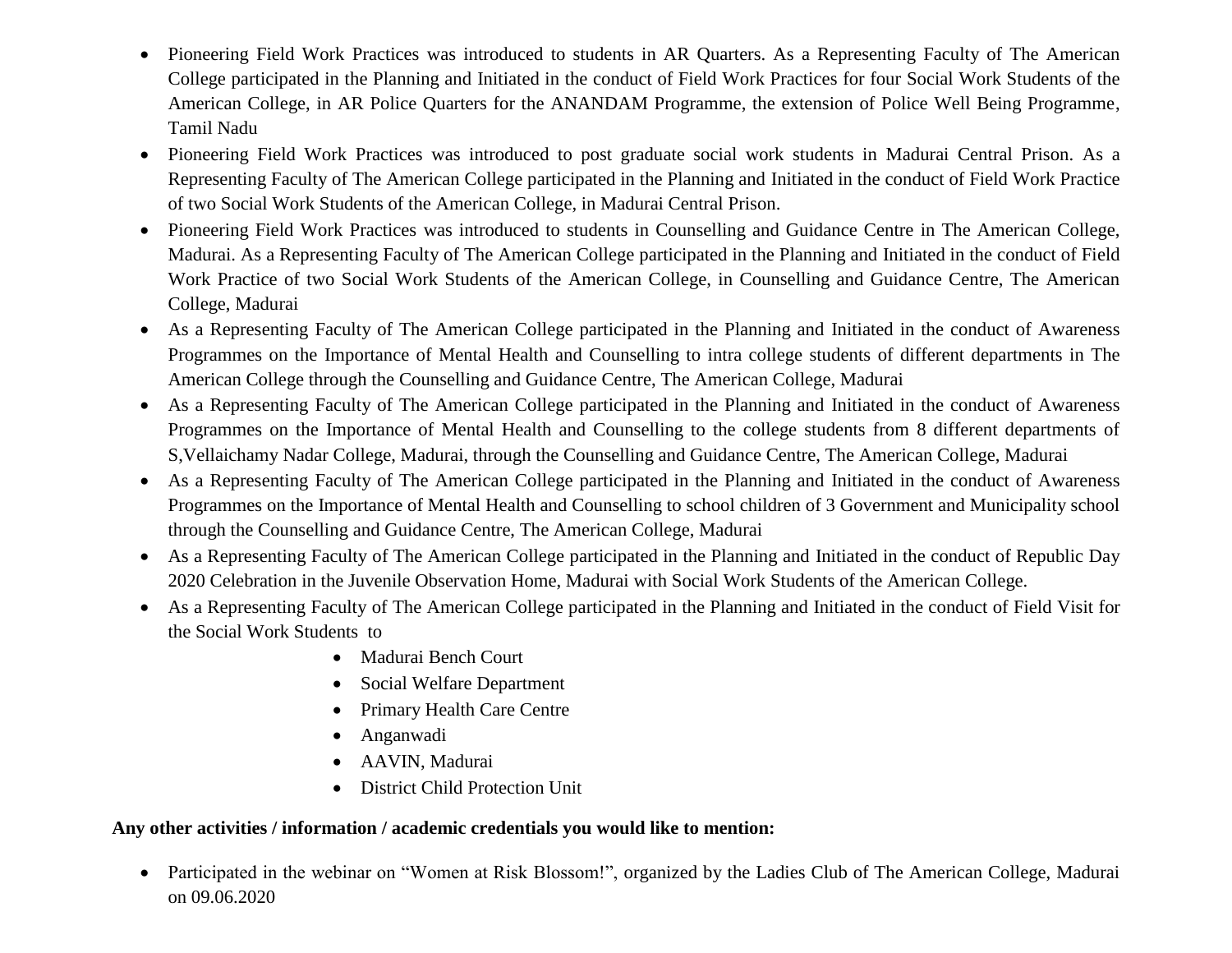- Participated in the Webinar on Protection of Women and Children from Everyday Violence COVID 19 organized by Department of Social Work, Auxilium College, Vellore in Collaboration with International Justice Mission and Cyber Intelligence Academy on 29 May 2020
- Participated in the International Webinar on Human Trafficking and Covid19, organized by Sathyabama Institute of Science and Technology (Deemed to be University), School of Law, Chennai in association with International Justice Mission on 14th May 2020
- Participated in the Webinar on "Social Work Practice in Correctional Settings" organized by the department of Social Work, Bishop Heber College, Tiruchirapalli, on June 23, 2020.
- Participated in Webinar on Navigating Through Stress & Anxiety During The Pandemic organized by St Agnes College (Autonomous), Mangaluru on 28 May 2020.
- Participated in the National webinar on "Community Based Disaster Preparedness Challenges and Opportunities" organized by the department of Social Work and Internal Quality Assurance Cell (IQAC), MES college Erumely on 6th June 2020.
- Participated in a National Webinar on "Human Trafficking and COVID-19" organized by Department of Social Work, The American College, Madurai in collaboration with International Justice Mission on 4th June 2020.
- Participated in the National Webinar on Emerging Trends in the Crime Against Women and Children amidst COVID-19 organized by Department of Social Work, Bishop Heber College, Tiruchirapalli in collaboration with International Justice Mission (IJM) on 8th June 2020.
- Participated in the webinar on Entrepreneurial Opportunities for Women in the Post-Pandemic Situation organized by Department of Women Studies, Alagappa University, Karaikudi on 30 May 2020.
- Participated in the webinar on the topic "Self-Awareness and Social Responsibility During COVID 19 Pandemic", organized by the Ladies Club of The American College, Madurai on 13.06.2020
- Participated in the Three Days Webinar entitled Social Work Response to COVID-19: Mental Health Perspectives, organized by the Department of Social Work, Bharathidasan University, Khajamalai Campus, Tiruchirapalli, on 11-13th May 2020
- Participated in the Two Days International Webinar entitled "Social Work Interventions: Post COVID-19 Situation with Special Reference to Mental Health" organized by the Department of Social Work, Bharathidasan University held on 14 & 15th May, 2020.
- Participated in the "PSYCHOSOCIAL PERSPECTIVE OF COVID19: LET'S BRAINSTORM" held on 4<sup>th</sup> May 2020 organized by Cauvery Alumnae Students Association, Cauvery College for Women (Autonomous), Trichy
- Participated in the National Webinar on Happiness Quotient for Women organized by Nadar Mahajana Sangam S. Vellaichamy Nadar College, Madurai on 5th June 2020.
- Participated in the National Webinar on Social Work Profession and COVID-19 Challenges and Way Forward, organized by the Department of Social Work, Central University of Tamil Nadu, Thiruvarur and Department of Social Work Bharathiar Unviersity, Coimbatore in association with Tamil Nadu Professional Social Workers Forum (TNPSWF) held on 21st May 2020.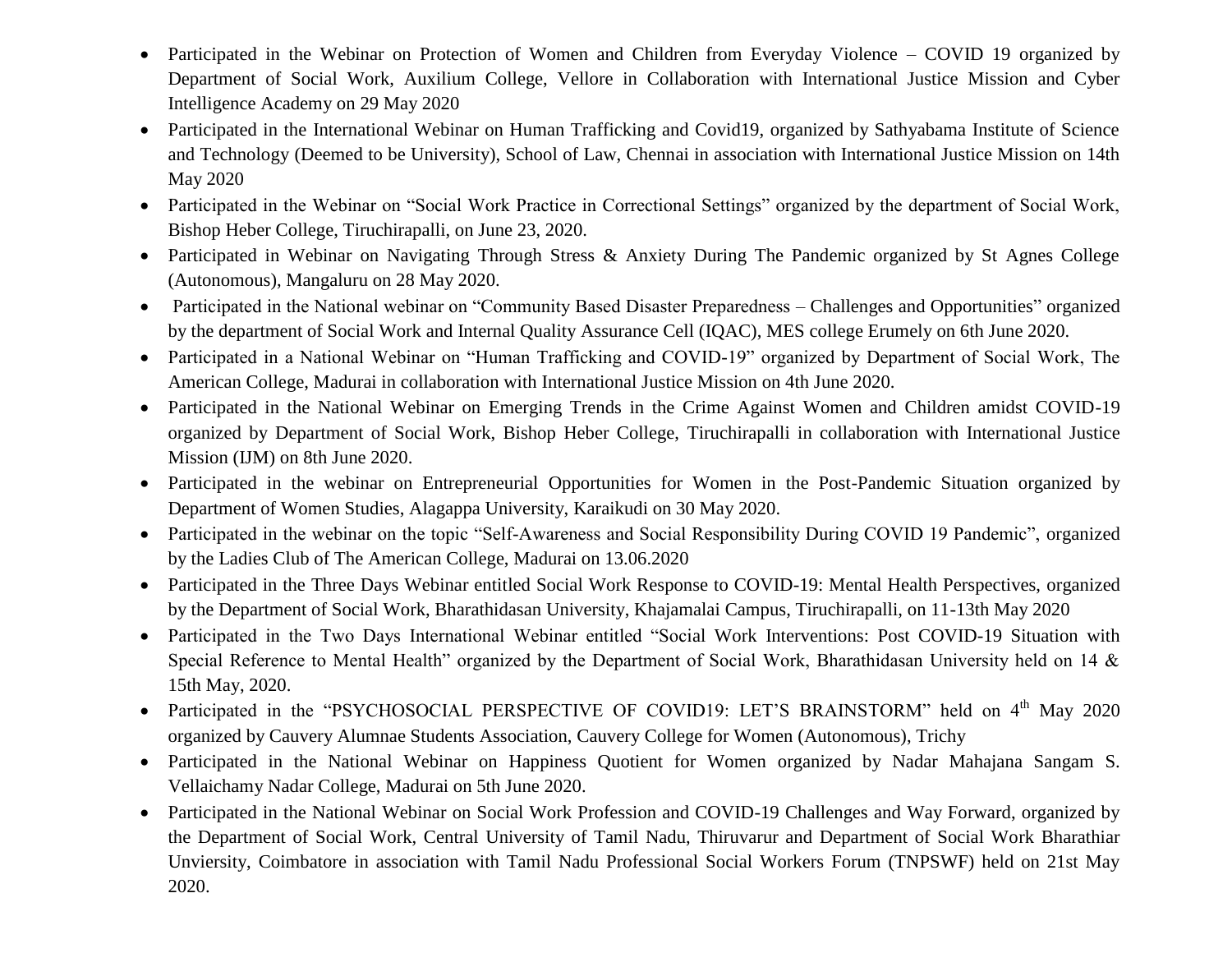- Participated in the Webinar on Tele Psychiatry Operational Guidelines 2020 organized by NIMHANS on 7th June 2020
- Participated in Webinar on "Psychosocial Care and Mental Health in Industry Post Lockdown" organized by NIMHANS, National Institute of Disaster Management (NIDM) and FICCI, held on June 05, 2020
- Participated in International Webinar 'COVID-19 Pandemic: Labour, Livelihood and Rights' organized by the Department of Industrial Relations organized by St.Joseph"s College, Bangalore, on 7th June, 2020.
- Participated in the One Day International Webinar on Observance of World Elder Abuse Awareness Day, organized by Department of Social Work, Bharathidasan University, Khajamalai University, Thiruchirapalli and BDU-Heritage Centre for Gerontology on 15th June 2020
- Participated in the Webinar on Case Study Design in Social Sciences and Humanities organized by the department of Social Work, PSG College of Arts and Science, Coimbatore on 15 May 2020.
- Participated in the Webinar organized by the Ladies Club pf The American College, Madurai on 27th May 2020.
- Participated in the International Webinar on COVID-19 Implemented Strategies in Taiwan organized by IQAC and Department of Social Work, Hindustan College of Arta and Science on 17th June 2020.
- Successfully completed the Ek Bharat Shreshtha Bharat Quiz conducted by Ministry of Tourism, Government of India in association with MyGov and Incredible India, May 2020
- Successfully completed the quiz on COVID-19 by MyGov and Government of India, May 2020
- Successfully completed National Level Quiz on COVID-19 conducted by Tamil Nadu Council for Science and Technology, National Council for Science and Technology Communication, MS College of Arts and Science, Chennai by May 2020.
- Participated in the training programmes

| <b>Organization/Institution</b>            | <b>Duration</b>                                        |
|--------------------------------------------|--------------------------------------------------------|
| <b>NIMHANS</b> Bangalore                   | $10^{th}$ May 2010 - $14^{th}$ June 2010               |
| MS Chellamuthu Trust & Research Foundation | $28th$ September 2010 – 02 <sup>nd</sup> November 2010 |
| The Christian Mission Hospital, Madurai    | $5th$ September 2015 – 01 <sup>st</sup> October 2015   |
| CTP Level IAnugraha, Dindigul              | $5^{\text{th}}$ - 31 <sup>st</sup> January 2015        |
| CTP Level 2 Anugraha, Dindigul             | $4^{\text{th}} - 30^{\text{th}}$ May 2015              |
| CTP Level 3 Anugraha, Dindigul             | $5th - 6th$ October 2015                               |

• Other Training Programmes:

| Personal Growth, Anugraha, Dindigul                                | $5^{th} - 8^{th}$ April 2010 |
|--------------------------------------------------------------------|------------------------------|
| Psychiatric Social Conferences Work Implications in Neurology $\&$ | $11^{th}$ June 2010          |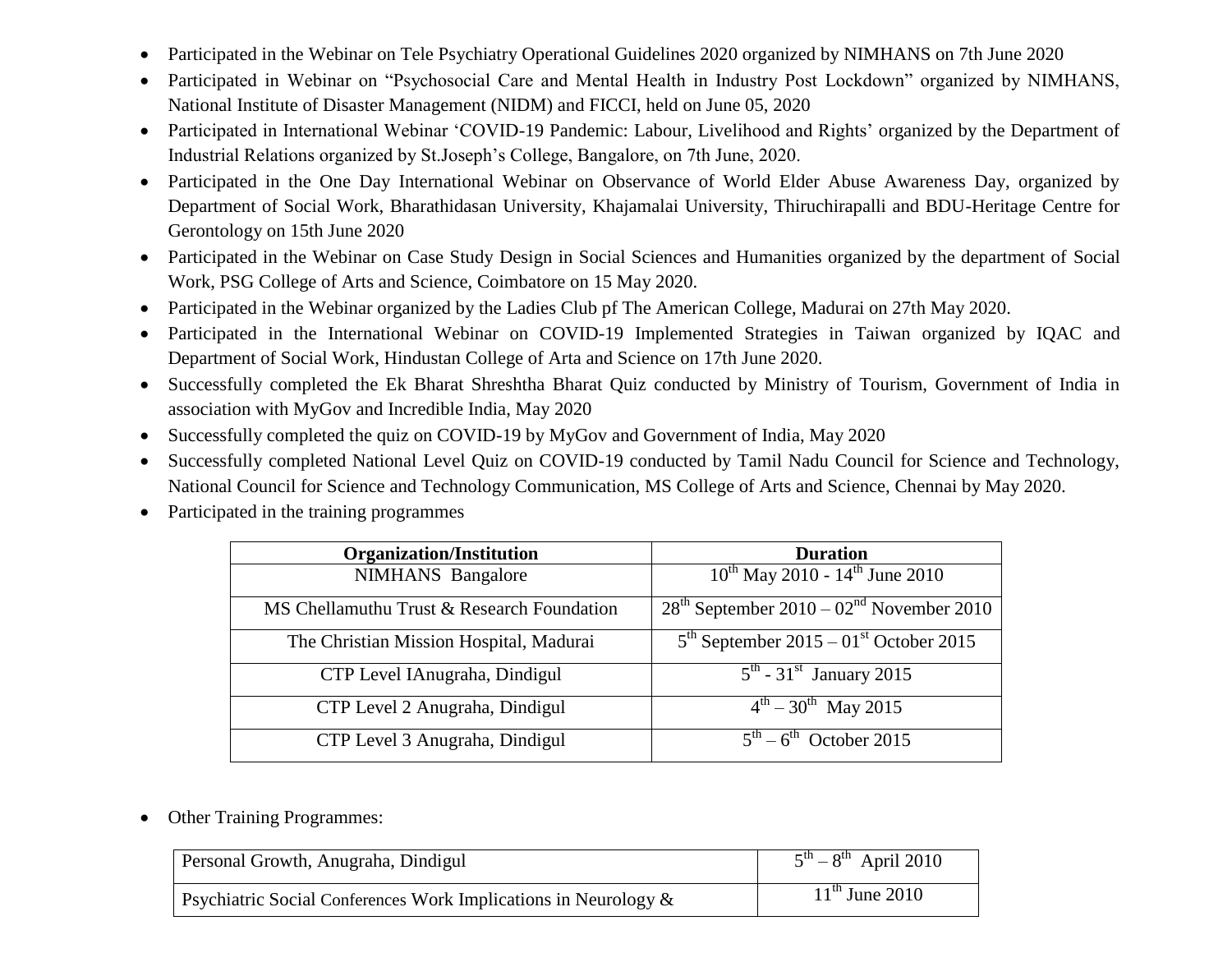| Neurosurgery, NIMHANS, Bangalore                                                                                                              |                                                |
|-----------------------------------------------------------------------------------------------------------------------------------------------|------------------------------------------------|
| Madurai District Administration and Manasa-Training Programme for                                                                             | $11th$ -16 <sup>th</sup> November 2013         |
| College Teachers on Psycho-Educational Skill                                                                                                  |                                                |
| <b>Basic Course on Clinical Hypnotherapy</b>                                                                                                  | $25^{\text{th}} \& 26^{\text{th}}$ April 2016  |
| Skill Lab on "Developing Self as a Counsellor" Resource Person -                                                                              | $27^{th} - 29^{th}$ April 2016                 |
| Dr.Rajram Subbian, (International Psycho- Social Consultant, Bangalore)                                                                       |                                                |
| Commendably trained in "Karv Maga Basic Self- Defence for Women" for                                                                          | October 2018                                   |
| The Woman & Girl Child Safety Campaign held of under Madurai City<br>Police Oct11- Nov 25, 2018                                               |                                                |
|                                                                                                                                               | $4th - 8th$ February 2019                      |
| Training of Trainers (ToT) for Tamil Nadu Police Wellbeing Programme,<br><b>NIMHANS</b> Bangalore                                             |                                                |
|                                                                                                                                               |                                                |
| Police Wellbeing Programme - Refreshment Training Programme,<br>Commissioner of Police Office, Madurai                                        | $12th$ October 2020                            |
| Training on PsychoSocial Interventions during COVID19 facilitated by                                                                          |                                                |
| Madurai Kamaraj University and MS Chellamuthu Trust and Research                                                                              | $21^{\text{st}}$ & $22^{\text{nd}}$ April 2020 |
| Foundation, Madurai                                                                                                                           |                                                |
| Participated in the Faculty Development Programme on Youth of India -                                                                         |                                                |
| COVID-19 Aftermath Webinar organized by PG and Research Department                                                                            | $2nd$ May 2020                                 |
| of Social Work, Cauvery College for Women, Trichy.                                                                                            |                                                |
| Successfully completed the One Day Online Training on "Psychological                                                                          | $12^{th}$ May, 2020                            |
| First Aid" organized by The Department of Social Work, Holy Cross                                                                             |                                                |
| College, Trichy                                                                                                                               |                                                |
| Participated in the National Level Online Faculty Development Programme                                                                       |                                                |
| on, "Application of ICT in Counselling Services" organized by the                                                                             | $15^{th}$ May, 2020                            |
| Department of Social Work, Sree Narayana Guru College, Coimbatore                                                                             |                                                |
| Online Capacity Building Programme (e-CBP) titled "Disaster Risk                                                                              |                                                |
| Reduction with Special Reference to Earthquake, Flood, Landslide, Fire<br>and other Emergent Hazards" organized by Department of Social Work, | $19th$ June 2020                               |
| Rajiv Gandhi University, Arunachal Pradesh, INDIA                                                                                             |                                                |